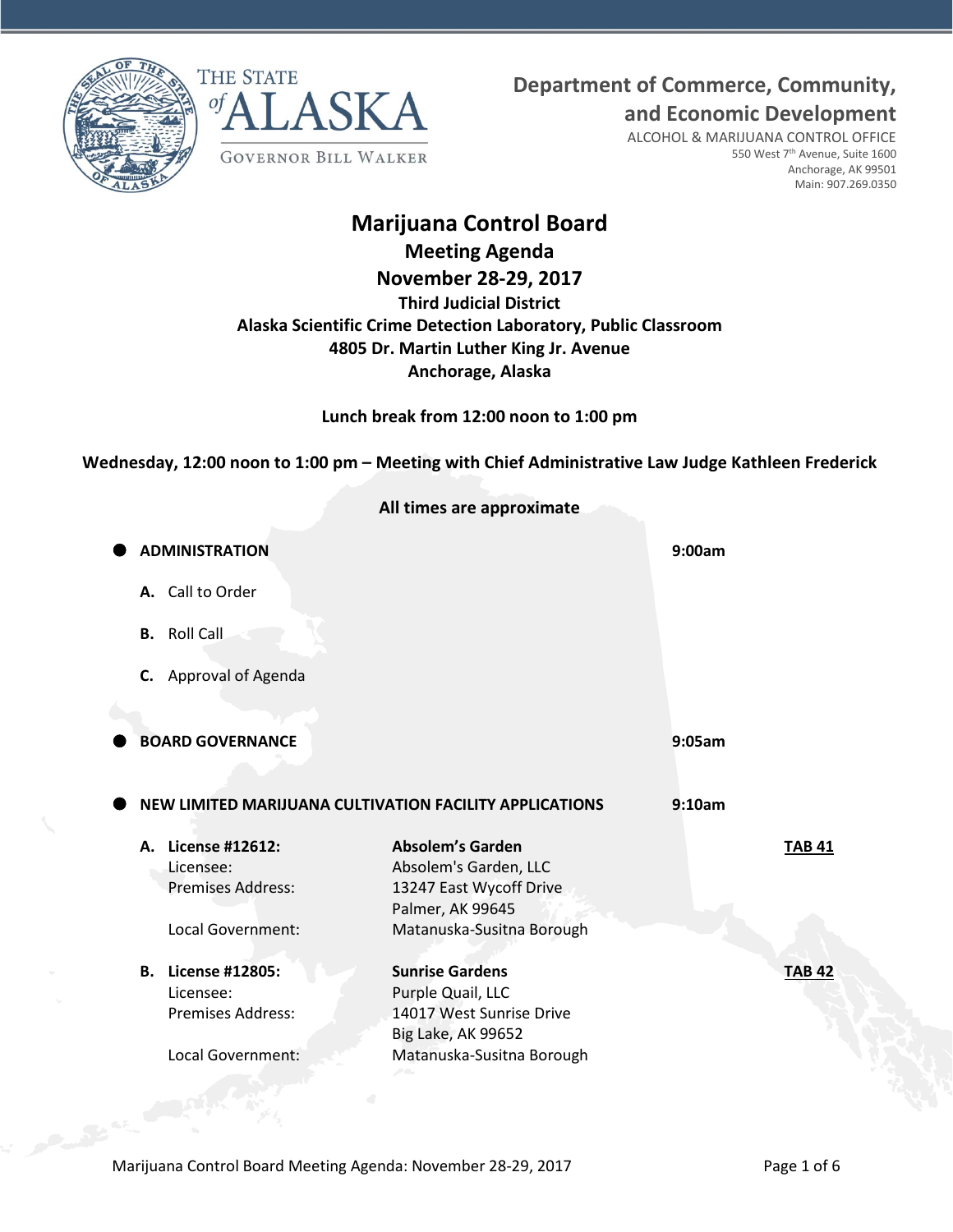| C. | License #12919:<br>Licensee:<br><b>Premises Address:</b> | <b>Blueberry Hill, LLC</b><br>Blueberry Hill, LLC<br>6990 S Yohn Bay Place<br>Wasilla, AK 99623 | <b>TAB 43</b> |
|----|----------------------------------------------------------|-------------------------------------------------------------------------------------------------|---------------|
|    | Local Government:                                        | Matanuska-Susitna Borough                                                                       |               |
|    | D. License #13047:                                       | <b>Granny's Greens, LLC</b>                                                                     | <b>TAB 44</b> |
|    | Licensee:                                                | Granny's Greens, LLC                                                                            |               |
|    | <b>Premises Address:</b>                                 | 5930 E Porcupine Avenue                                                                         |               |
|    |                                                          | Wasilla, AK 99654                                                                               |               |
|    | Local Government:                                        | Matanuska-Susitna Borough                                                                       |               |
|    | E. License #13293:                                       | <b>Thrifty Hippie Cultivation, LLC</b>                                                          | <b>TAB 45</b> |
|    | Licensee:                                                | Thrifty Hippie Cultivation, LLC                                                                 |               |
|    | <b>Premises Address:</b>                                 | 1350 S Pioneer Drive                                                                            |               |
|    |                                                          | Palmer, AK 99645                                                                                |               |
|    | Local Government:                                        | Matanuska-Susitna Borough                                                                       |               |
| Е. | License #13503:                                          | Alaska GreenWorks, LLC                                                                          | <b>TAB 46</b> |
|    | Licensee:                                                | Alaska GreenWorks, LLC                                                                          |               |
|    | <b>Premises Address:</b>                                 | 10263 Nigh Road #7                                                                              |               |
|    |                                                          | Anchorage, AK 99515                                                                             |               |
|    | Local Government:                                        | Municipality of Anchorage                                                                       |               |
|    | G. License #13803:                                       | Peak Season, LLC                                                                                | <b>TAB 47</b> |
|    | Licensee:                                                | Peak Season, LLC                                                                                |               |
|    | <b>Premises Address:</b>                                 | 1145 Vicki Lane                                                                                 |               |
|    |                                                          | North Pole, AK 99705                                                                            |               |
|    | Local Government:                                        | Fairbanks North Star Borough                                                                    |               |
|    |                                                          |                                                                                                 |               |

# $\bullet$  NEW RETAIL MARIJUANA STORE APPLICATIONS

| А. | License #10113:<br>Licensee: | <b>Great Alaskan Bud Company</b><br>SP&C Enterprises, LLC | TAB 48        |
|----|------------------------------|-----------------------------------------------------------|---------------|
|    | Premises Address:            | 1905 Livengood Avenue                                     |               |
|    |                              | Fairbanks, AK 99701                                       |               |
|    | Local Government:            | City of Fairbanks                                         |               |
| В. | License #11119:              | <b>Gudlief Organization</b>                               | <b>TAB 49</b> |
|    |                              |                                                           |               |
|    | Licensee:                    | <b>Robin C Thomas</b>                                     |               |
|    | Premises Address:            | 303-C West E Street                                       |               |
|    |                              | Nome, AK 99762                                            |               |
|    | Local Government:            | City of Nome                                              |               |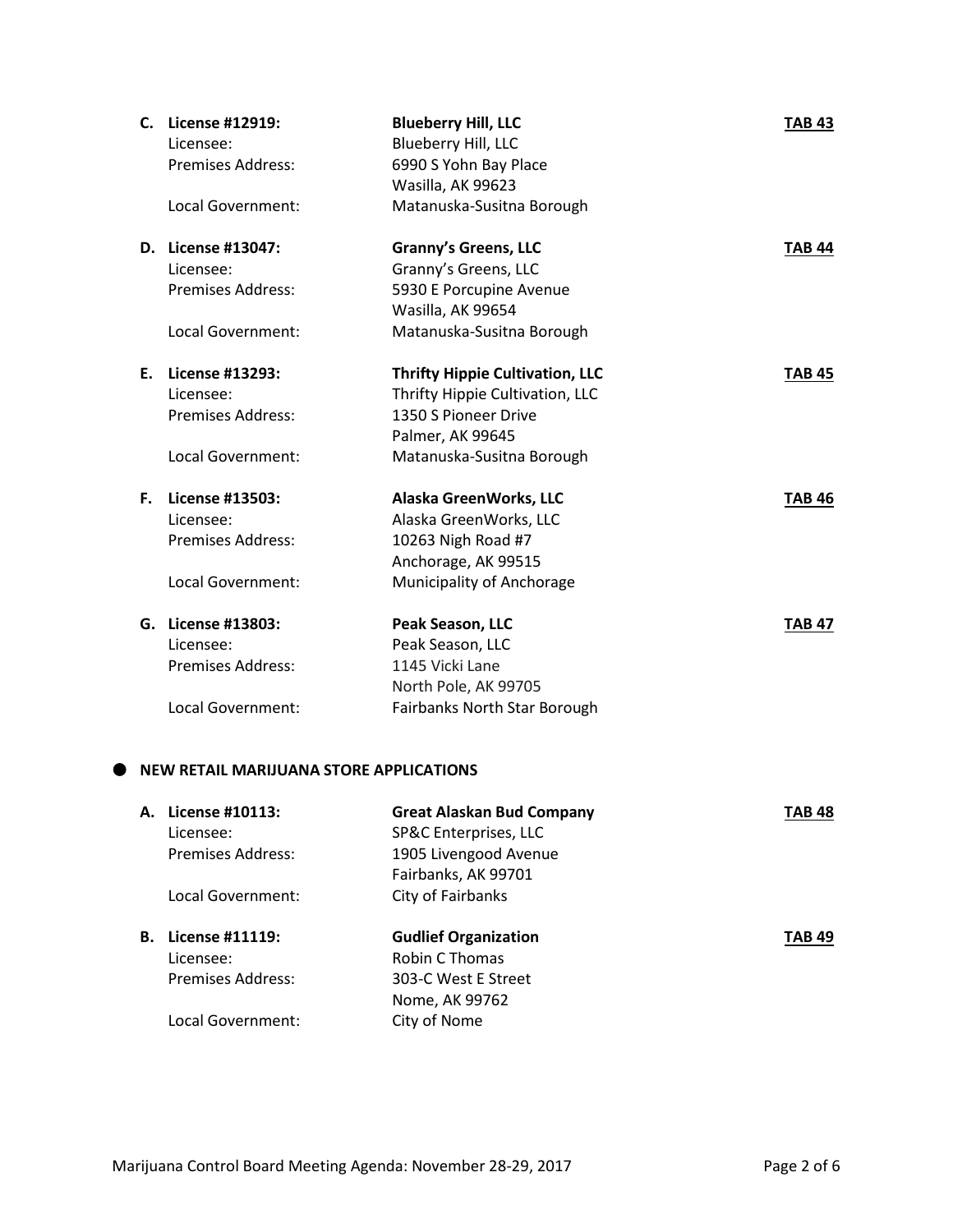| C. License #12964:                  | <b>Fairdanks Cannabis</b>                                     | <b>TAB 50</b> |
|-------------------------------------|---------------------------------------------------------------|---------------|
| Licensee:                           | West Front Andrew, LLC                                        |               |
| <b>Premises Address:</b>            | 29 College Road, Suite 8C                                     |               |
|                                     | Fairbanks, AK 99701-1739                                      |               |
| Local Government:                   | City of Fairbanks                                             |               |
| D. License #13217:                  | <b>Glacier Valley Shop</b>                                    | <b>TAB 51</b> |
| Licensee:                           | ForgetMeNot Enterprises, Inc.                                 |               |
| <b>Premises Address:</b>            | 8505 Old Dairy Road, Suite 1                                  |               |
|                                     | Juneau, AK 99801                                              |               |
| <b>Local Government:</b>            | City and Borough of Juneau                                    |               |
|                                     | NEW MARIJUANA PRODUCT MANUFACTURING FACILITY APPLICATIONS     |               |
| A. License #12254:                  | <b>Lady Gray Gourmet Medibles</b>                             | <b>TAB 52</b> |
| Licensee:                           | Lady Gray, LLC                                                |               |
| <b>Premises Address:</b>            | 36322 Pine Street, Suite 1                                    |               |
|                                     | Soldotna, AK 99669                                            |               |
| Local Government:                   | Kenai Peninsula Borough                                       |               |
| Consideration:                      | Conditions pursuant to 3 AAC 306.060(b)                       |               |
| <b>B.</b> License #12487:           | <b>Treat Yo' Self</b>                                         | <b>TAB 53</b> |
| Licensee:                           | Aaron J Ross                                                  |               |
| <b>Premises Address:</b>            | 2632 Mistletoe Drive                                          |               |
|                                     | North Pole, AK 99705                                          |               |
| Local Government:                   | Fairbanks North Star Borough                                  |               |
| C. License #13175:                  | <b>Fire Eater</b>                                             | <b>TAB 54</b> |
| Licensee:                           | Sideshow Food, LLC                                            |               |
| <b>Premises Address:</b>            | 36160 Spur Highway, Suite A                                   |               |
|                                     | Soldotna, AK 99669-3448                                       |               |
| Local Government:<br>Consideration: | Kenai Peninsula Borough                                       |               |
|                                     | Conditions pursuant to 3 AAC 306.060(b)                       |               |
| D. License #13222:                  | <b>Southeast Essentials</b>                                   | TAB 55        |
| Licensee:                           | ForgetMeNot Enterprises, Inc.                                 |               |
| <b>Premises Address:</b>            | 8505 Old Dairy Road, Suite 3                                  |               |
|                                     | Juneau, AK 99801                                              |               |
| <b>Local Government:</b>            | City and Borough of Juneau                                    |               |
|                                     | NEW MARIJUANA CONCENTRATE MANUFACTURING FACILITY APPLICATIONS |               |
| A. License #12536:                  | Will's World                                                  | <b>TAB 56</b> |
|                                     |                                                               |               |

| EICCIIJC #15990.         |                                         | $\overline{\phantom{a}}$ |
|--------------------------|-----------------------------------------|--------------------------|
| Licensee:                | Will's World. LLC                       |                          |
| <b>Premises Address:</b> | 12151 E Palmer-Wasilla Highway, Unit 1C |                          |
|                          | Palmer, AK 99645                        |                          |
| Local Government:        | Matanuska Susitna Borough               |                          |
|                          |                                         |                          |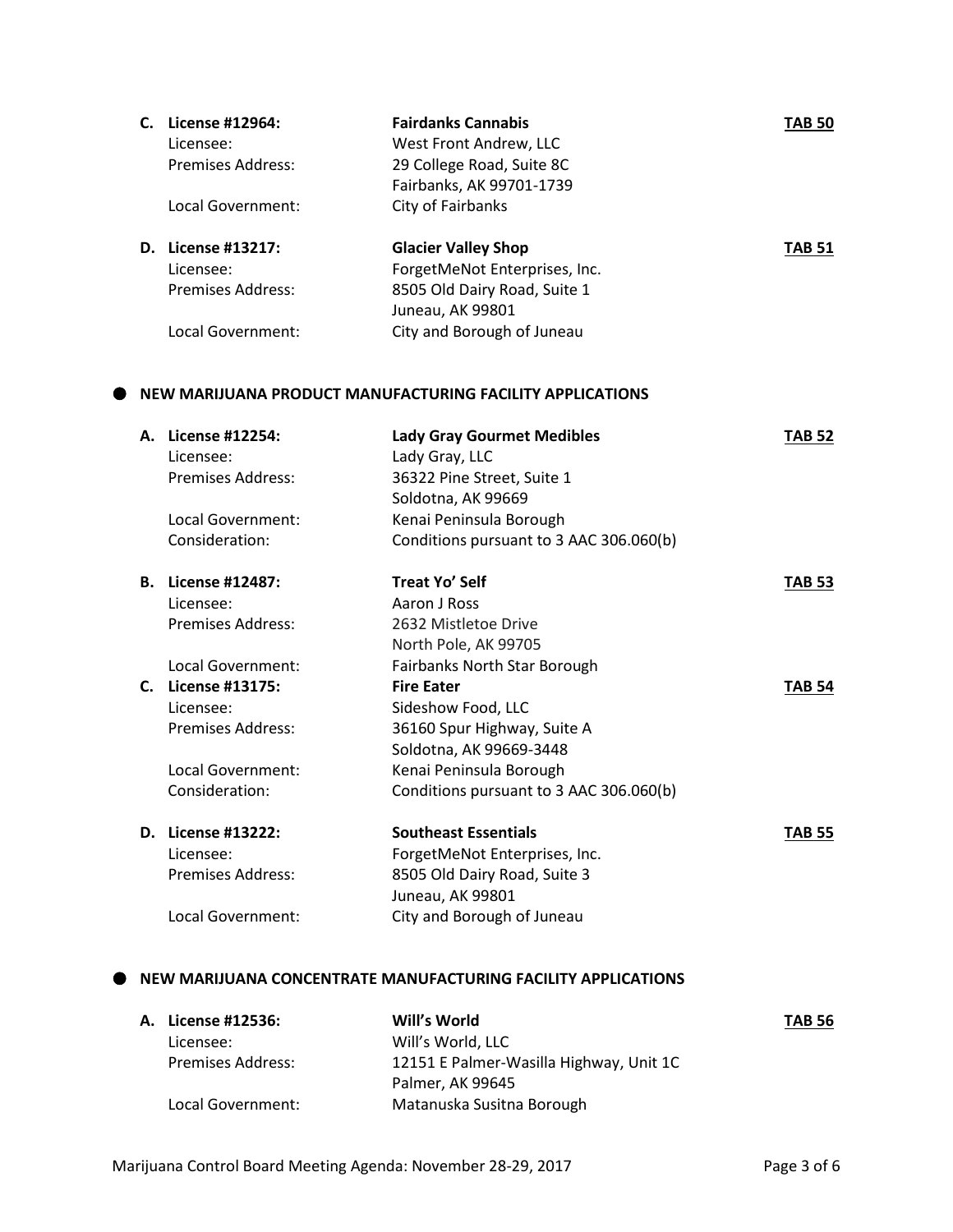| <b>B.</b> License #13424: | <b>Midnight Sun Manufacturing, LLC</b> | <b>TAB 57</b> |
|---------------------------|----------------------------------------|---------------|
| Licensee:                 | Midnight Sun Manufacturing, LLC        |               |
| <b>Premises Address:</b>  | 28011 Old Parks Highway                |               |
|                           | Willow, AK 99688                       |               |
| Local Government:         | Matanuska-Susitna Borough              |               |

# **LICENSE RENEWAL APPLICATIONS**

|    | A. License #10012:<br>Licensee:<br>License Type:<br>Premises Address:<br>Local Government:<br><b>For Consideration:</b>               | <b>Frozen Budz</b><br>Destiny S Neade and Nick J Neade<br>Marijuana Product Manufacturing Facility<br>3915 Peger Road<br>Fairbanks, AK 99709<br>Fairbanks North Star Borough<br><b>Notice of Violation</b> | <b>TAB 58</b> |
|----|---------------------------------------------------------------------------------------------------------------------------------------|------------------------------------------------------------------------------------------------------------------------------------------------------------------------------------------------------------|---------------|
|    | <b>B.</b> License #10126:<br>Licensee:<br>License Type:<br><b>Premises Address:</b><br>Local Government:<br><b>For Consideration:</b> | <b>The Herbal Cache</b><br>R and S Enterprises, LLC<br>Retail Marijuana Store<br>158 Holmgren Place, Suite 101<br>Girdwood, AK 99587<br>Municipality of Anchorage<br><b>Notice of Violation</b>            | TAB 59        |
| C. | License #10236:<br>Licensee:<br>License Type:<br><b>Premises Address:</b><br>Local Government:<br><b>For Consideration:</b>           | Cannabaska<br>AlaskaSense, LLC<br>Retail Marijuana Store<br>521 W Tudor Road, Unit 201<br>Anchorage, AK 99503<br>Municipality of Anchorage<br><b>Notice of Violation</b>                                   | <b>TAB 60</b> |
|    | D. License #10293:<br>Licensee:<br>License Type:<br><b>Premises Address:</b><br><b>Local Government:</b><br><b>For Consideration:</b> | <b>AK Fuzzy Budz</b><br>AKGLD, LLC<br><b>Standard Marijuana Cultivation Facility</b><br>2612 Eagle Street<br>Anchorage, AK 99503<br>Municipality of Anchorage<br><b>Notice of Violation</b>                | <b>TAB 61</b> |
|    | E. License #10901:<br>Licensee:<br>License Type:<br>Premises Address:<br>Local Government:<br><b>For Consideration:</b>               | The High Expedition Company<br>The High Expedition Company<br>Retail Marijuana Store<br>13465 E Main Street<br>Talkeetna, AK 99676<br>Matanuska-Susitna Borough<br><b>Multiple Objections</b>              | TAB 62        |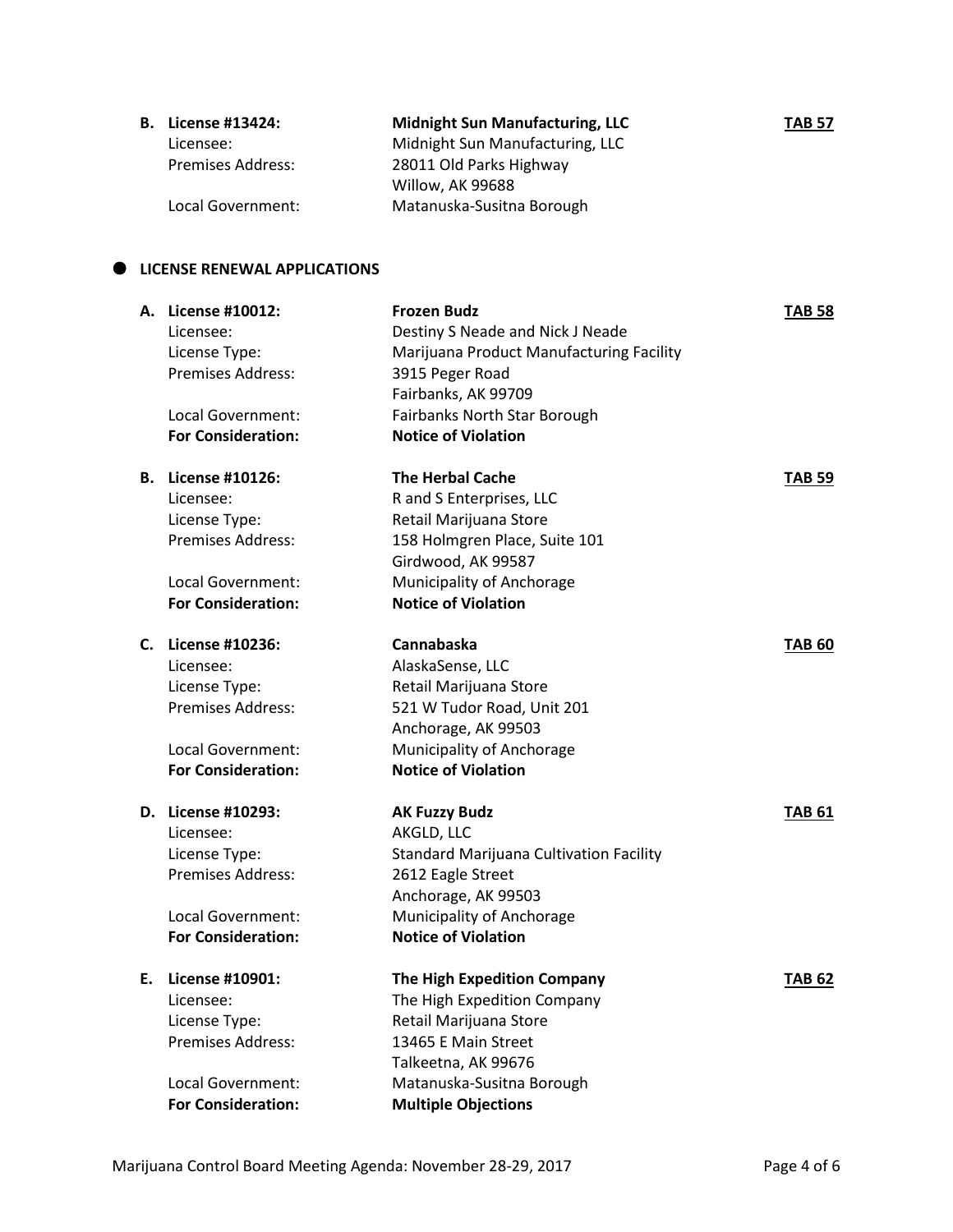#### $\bullet$  REGULATIONS

**A. Proposed Regulations Projects**

|    |                                                              | B. Reconsideration of Packaging and Labeling Regulations Project (adopted 7/14/17)          | <b>TAB 63</b> |
|----|--------------------------------------------------------------|---------------------------------------------------------------------------------------------|---------------|
| C. | <b>Equipment Failure</b>                                     | Plant Count for New Cultivators; Testing Trim and Kief Separately; Reporting Test           | <b>TAB 65</b> |
|    | Status:                                                      | Comment period closed September 22, 2017                                                    |               |
|    | <b>Potential Board Actions:</b>                              | Vote to adopt; OR                                                                           |               |
|    |                                                              | Substantially amend and put out for public comment                                          |               |
|    |                                                              | D. Quality Control; Waste Disposal (#2); Notify AMCO of Crime on Premises                   | <b>TAB 66</b> |
|    | Status:                                                      | Comment period closed September 29, 2017                                                    |               |
|    | <b>Potential Board Actions:</b>                              | Vote to adopt; OR                                                                           |               |
|    |                                                              | Substantially amend and put out for public comment                                          |               |
| Е. | Definition of "Financial Interest"; Advertising Restrictions |                                                                                             | <b>TAB 67</b> |
|    | Status:                                                      | Comment period closed September 29, 2017                                                    |               |
|    | <b>Potential Board Actions:</b>                              | Vote to adopt; OR                                                                           |               |
|    |                                                              | Substantially amend and put out for public comment                                          |               |
| F. | <b>Random Sampling</b>                                       |                                                                                             | <b>TAB 68</b> |
|    | Status:                                                      | One proposal for initial board consideration                                                |               |
|    | <b>Potential Board Actions:</b>                              | Amend and/or put out for public comment                                                     |               |
|    | G. Financial Background Investigations                       |                                                                                             | <b>TAB 69</b> |
|    | Status:                                                      | One proposal for initial board consideration                                                |               |
|    | <b>Potential Board Actions:</b>                              | Amend and/or put out for public comment                                                     |               |
| Н. |                                                              | Require Corporate Bylaws; Removal of "Affiliates"; Only Licensed Business on a Lease TAB 70 |               |
|    | Status:                                                      | One proposal for initial board consideration                                                |               |
|    | <b>Potential Board Actions:</b>                              | Amend and/or put out for public comment                                                     |               |
| ı. | <b>Streamline Edibles Testing</b>                            |                                                                                             | <b>TAB 71</b> |
|    | Status:                                                      | One proposal for initial board consideration                                                |               |
|    | <b>Potential Board Actions:</b>                              | Amend and/or put out for public comment                                                     |               |
| J. | <b>Definition of Resident</b>                                |                                                                                             | TAB 72        |
|    | Status:                                                      | One proposal for initial board consideration                                                |               |
|    | <b>Potential Board Actions:</b>                              | Amend and/or put out for public comment                                                     |               |
|    | K. Local Government Approval of Odor Emissions               |                                                                                             | <b>TAB 73</b> |
|    | Status:                                                      | One proposal for initial board consideration                                                |               |
|    | <b>Potential Board Actions:</b>                              | Amend and/or put out for public comment                                                     |               |